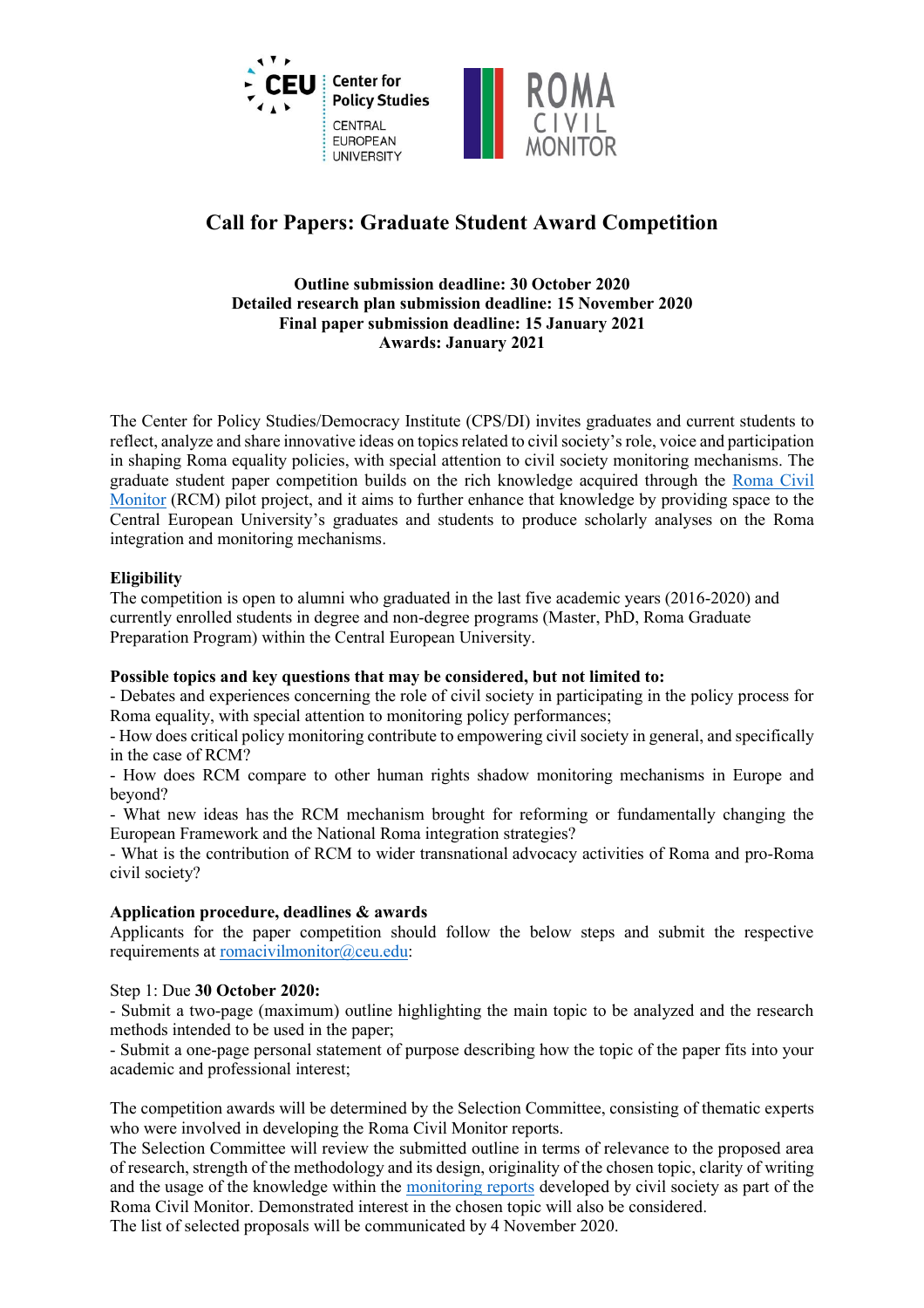Step 2: Due **15 November 2020** only for the selected outlines:

- Submit a detailed research plan including the description of the types of the empirical data to be collected. The plan will be reviewed by the Selection Committee and guidance on how to further continue developing the research will be provided within approximately one week from the submission date.

Additional guidance on the written paper will be provided upon the submission of the first draft and upon individual request. Selected applicants are expected to engage autonomously and to prepare the paper individually.

If needed for the paper development, the authors of the selected concepts will be provided with contacts to the civil society actors participating in the Roma Civil Monitor pilot projects (typically local Roma or pro-Roma NGOs or individual experts) whom they may interview.

#### Step 3: Due **15 January 2021**

- Submit final research paper;

- The final paper should be:
	- o submitted in English
	- o submitted by a single author
	- o new work or adapted from previous original course work
	- o a minimum of 4000 to maximum 6000 words, following an academic paper format (the total length does not include the cover page, bibliography, footnotes/endnotes, appendices or any charts and figures)
	- o submitted in MS Word (formatted with cover page including title, author, word count, author's academic program)

The awarded best paper will be announced internationally, and the CPS/DI will seek the most suitable outlet(s) to publish selected and completed papers.

Up to five selected papers will be awarded through a one-time award of 300 net EUR.

## **Assessment criteria completed papers**

All paper outlines, research plans and final papers will be assessed against four criteria: originality, knowledge, relevance, and structure (including clarity of writing).

- Originality
	- o contributes with new knowledge and understanding of the topic analyzed
	- o takes a well-defined perspective to an issue related to monitoring the implementation of the National Roma Integration Strategies
	- o proposes innovative approaches and solutions to new and existing challenges on monitoring the implementation of the National Roma Integration Strategies and critically reflects upon the old strategies and the new [strategic framework for the equality, inclusion and participation of](https://ec.europa.eu/info/policies/justice-and-fundamental-rights/combatting-discrimination/roma-eu/roma-equality-inclusion-and-participation-eu_en)  [Roma in EU countries](https://ec.europa.eu/info/policies/justice-and-fundamental-rights/combatting-discrimination/roma-eu/roma-equality-inclusion-and-participation-eu_en)
- Knowledge draws from:
	- o the [Roma Civil Monitor monitoring reports](https://cps.ceu.edu/roma-civil-monitor-reports) prepared by civil society
	- o the Roma Civil Monitor [synthesis reports, thematic and country fiches](https://cps.ceu.edu/roma-civil-monitor-analysis-and-synthesis) prepared by the thematic experts based on the national monitoring reports
	- o the Roma Civil Monitor [guidelines on developing monitoring reports](https://cps.ceu.edu/roma-civil-monitor-monitoring-guidelines)
	- o additional resources of academic research and relevance
	- o [EU Framework for National Roma Integration Strategies up to 2020](https://ec.europa.eu/info/policies/justice-and-fundamental-rights/combatting-discrimination/roma-eu/roma-equality-inclusion-and-participation-eu/roma-integration-strategies-2020_en#eu-framework-for-national-roma-integration-strategies-up-to-2020)
	- o [EU Roma strategic framework for equality, inclusion and participation 2020-2030](https://ec.europa.eu/info/policies/justice-and-fundamental-rights/combatting-discrimination/roma-eu/roma-equality-inclusion-and-participation-eu_en#eu-roma-strategic-framework-for-equality-inclusion-and-participation)
- Relevance
	- o is forward-looking and, if engages with already ongoing debates, does more than replicates already well-articulated positions
	- o identifies the importance of the selected topic, and provides timely and pertinent ideas, practices, or approaches
	- $\circ$  demonstrates potential for practical applicability by civil society in terms of the monitoring mechanism